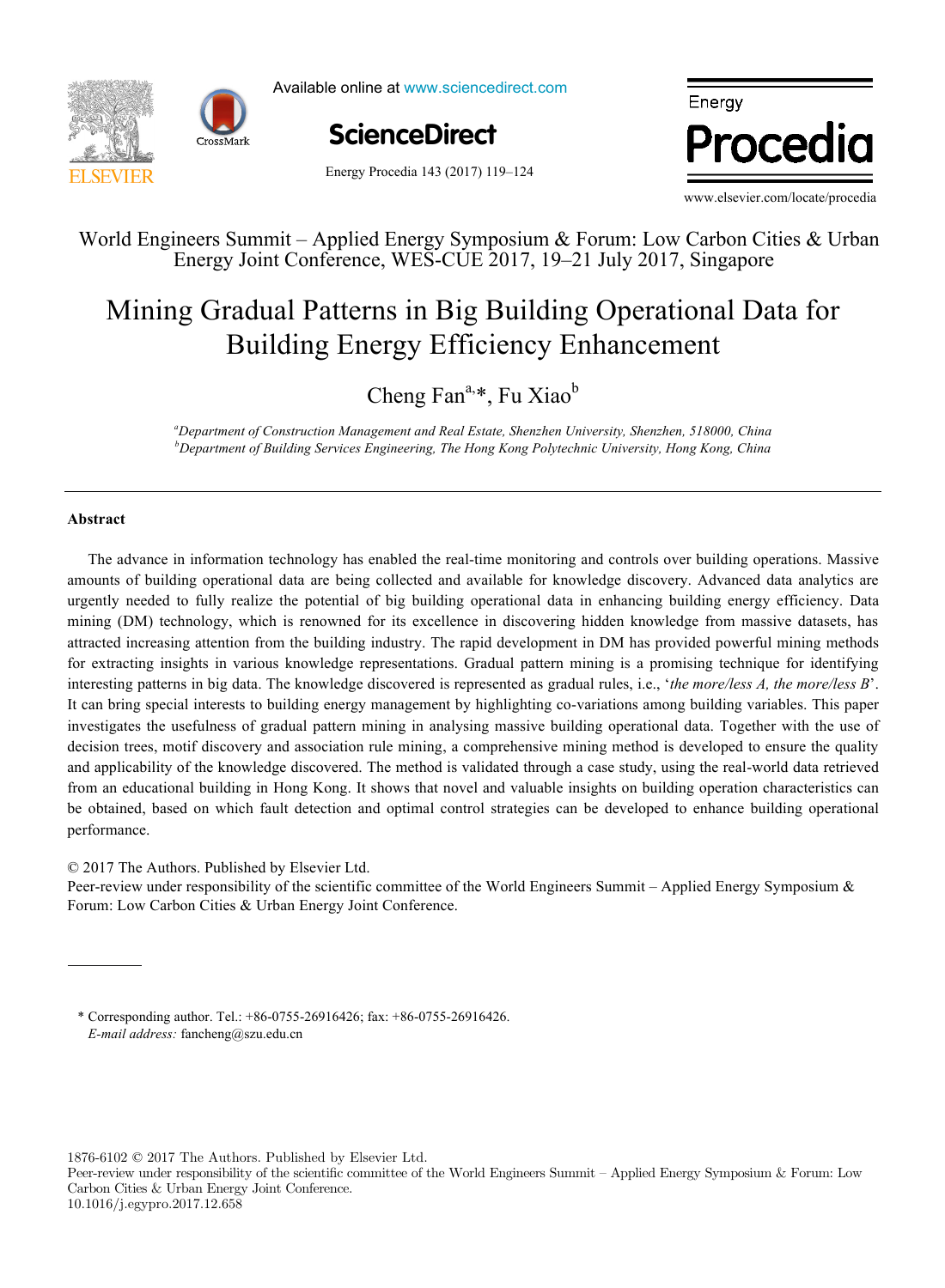### **1. Introduction**

Adopting the Building Automation System (BAS) for the real-time monitoring and controls of the building services systems has become a top trend in the building sector. As reported by Waide et al. (2013), approximately 22% of the energy consumed during building operations can be saved through the use of advanced building automation technologies. Considering that building operations account for 80-90% of the total building energy consumption, reliable and robust BAS-based building energy management methods are urgently needed to achieve building sustainability.

One promising approach is to perform knowledge discovery from the massive amounts of building operational data collected by BAS. Building operational data typically record the indoor and outdoor environment, power consumptions and operating parameters of different building services systems or components. The knowledge hidden can be very helpful for improving the building energy efficiency. As reviewed by Ma and Wang (2009), previous studies mainly adopted traditional data analysis methods, such as statistics and physical principles, to analyze building operational data for predictive modeling, fault detection and diagnosis, and control optimization. Despite of the encouraging research results, such data analysis methods are neither efficient nor effective when analyzing massive amounts of data. Advanced data analytics for analyzing building operational data are urgently needed to fully realize the potential of big building operational data.

Data mining (DM) is a powerful technology in discovering potentially useful knowledge from large and noisy data. It has been successfully applied in various industries, such as retails, financial services and health care [Liao et al. 2012]. DM techniques can be generally classified into supervised and unsupervised techniques. Supervised techniques are capable of revealing the complex relationships between input and output variables. In the building field, existing studies mainly applied supervised DM to facilitate the predictive modeling of building energy consumptions, system performance indices, and indoor environment [Molina-Solana et al. 2017]. Unsupervised DM is useful for identifying the intrinsic data structures, correlations and associations. It has been applied to identify typical building operation conditions, operating behaviors, and interactions among building variables [Yu et al. 2016]. Association rule mining (ARM) is one of the most powerful unsupervised DM techniques. The knowledge discovered is highly interpretable and typically represented as a rule, i.e.,  $\overline{A} \rightarrow B$ , stating that if event A happens, B will also happens. Conventional ARM algorithms, such as Apriori and FP-growth, are suitable for mining associations between categorical variables. Such algorithms have been applied to extract associations among building operational data [Xiao and Fan 2014]. Considering that building operational data are mostly numerical data, some studies have adopted quantitative association rule mining (QARM) as the mining technique [Fan et al. 2015]. QARM adopts a data-driven approach to automatically identify the intervals for data discretization. Another research direction is to explore the temporal associations in building operational data [Fan et al. 2015].

Despite of the usefulness of the abovementioned ARM techniques, the knowledge discovered can only describe the co-occurrence of different events or conditions. There lacks methodologies to examine the co-variations between building variables. Gradual pattern mining, which is a special branch of ARM, can be utilized to discover gradual patterns (or co-variations). This study investigates the power of gradual pattern mining in analyzing massive building operational data. Together with the use of decision trees and motif discovery, a comprehensive methodology is proposed to enable the discovery of applicable knowledge for building energy management.

# **2. Research Methodology**

### *2.1. Research outline*

Fig. 1 depicts the research outline. The left side illustrates the overall knowledge discovery process and the right side shows the techniques or methods used at each mining phase. Data cleaning is performed to handle missing values and outliers. Data partitioning is performed based on decision trees. The insights obtained are used to partition the whole building operational data into different groups for separate mining. The aim is to enhance the reliability and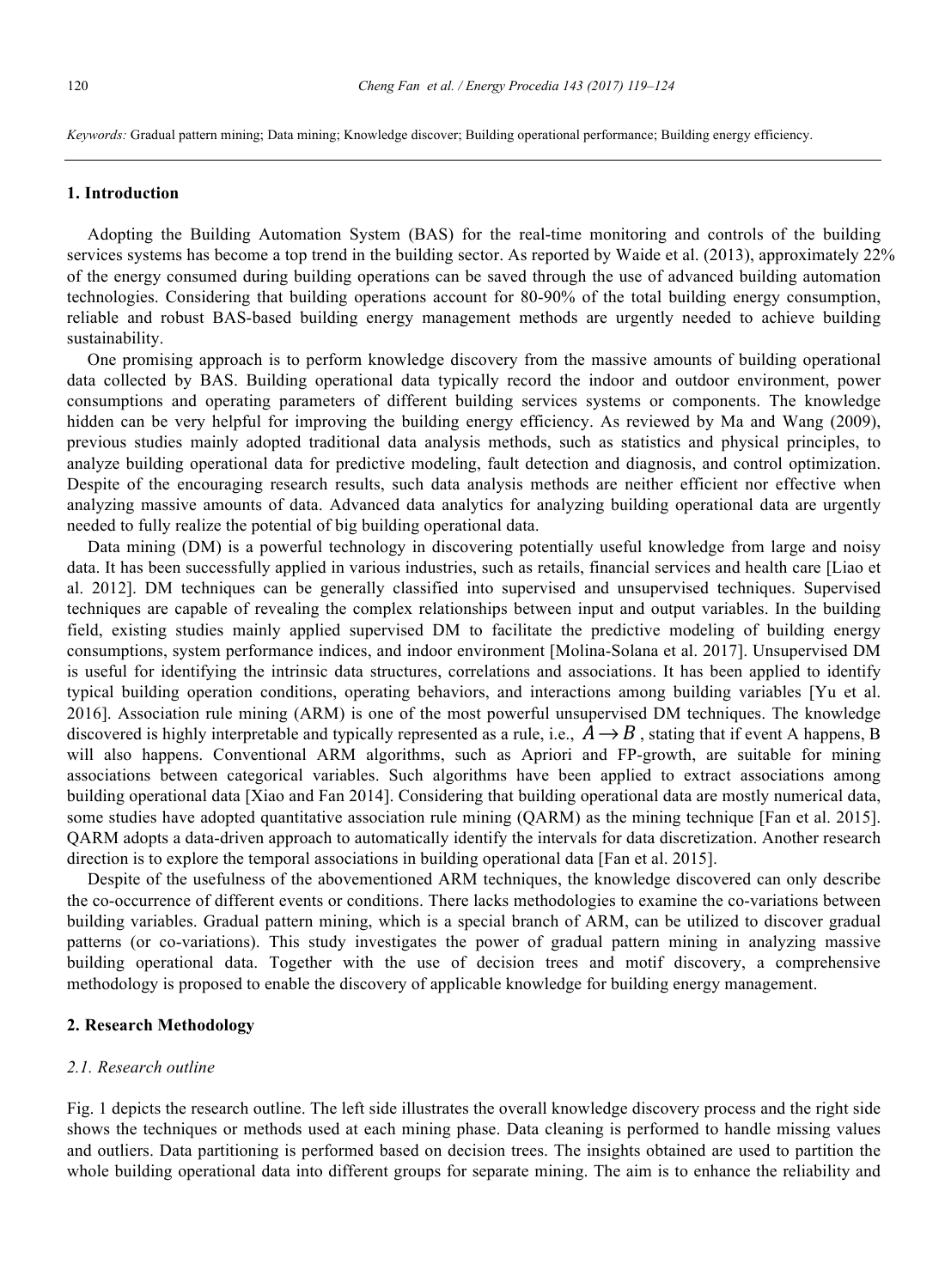robustness of the knowledge discovered. Subsequence filtering aims to identify the most frequent temporal patterns in building operations. It helps building operation staff to narrow down the amount of data to be analyzed and only focus on the most valuable or significant data subsets. The primary technique used for knowledge mining is gradual pattern mining. The knowledge discovered is represent as gradual patterns.



#### *2.2. Data partitioning using decision trees*

Decision tree is a supervised DM technique, which has been widely used to capture the nonlinear and complex relationships between input and output variables. The model developed is highly interpretable and the insights obtained are used to provide guidance for data partitioning.

Data partitioning should be performed based on typical building operation patterns. To achieve this target, the aggregated building cooling load is selected as the output variable, as it is a direct indicator of building operation patterns. The time variables, such as *Year*, *Month*, *Day*, *Day type*, *Hour*, *Minute*, are selected as input variables. The CART algorithm is selected for model development. It provides a data-driven approach for data partitioning.

#### *2.3. Subsequence filtering using motif discovery*

Building operational data are in essence time series data. The great dimensionality of time series data usually imposes great challenges in computing and knowledge mining. To tackle this challenge, the motif discovery is performed to identify the frequent subsequences in each data group. The benefits are two-fold. Firstly, it helps building operation staff to quickly identify the most dominant or significant temporal patterns in building operations. Secondly, the significant subsequences discovered can be used for further in-depth mining. It helps to narrow down the amounts of data to be analyzed while minimizing the risks of missing valuable knowledge.

A computationally efficient algorithm is adopted in this study for motif discovery [Chiu et al. 2003]. The method is based on the concept of symbolic aggregate approximation (SAX) and random projection. The numeric time series is firstly transformed into symbols using the SAX method. Random projection is then performed to evaluate the similarity among different subsequences, based on which significant motifs are discovered. The validity of this method in identifying meaning motifs in building operational data has been proved in our previous studies [Fan et al. 2015].

#### *2.4. Knowledge mining using gradual pattern mining*

Gradual pattern mining is adopted in this study as the primary technique to discover a novel type of knowledge from the building operational data, i.e., the co-variations between variables. Such kind of knowledge was firstly explored as gradual dependency through the use of ARM and linear regression [Hullermeier 2002]. Various semantics have been proposed to represent such type of knowledge, such as fuzzy association rules and degree variations [Berzal et al. 2007; Molina et al. 2007]. As a scalable solution to mine large numeric data set, Di-Jorio et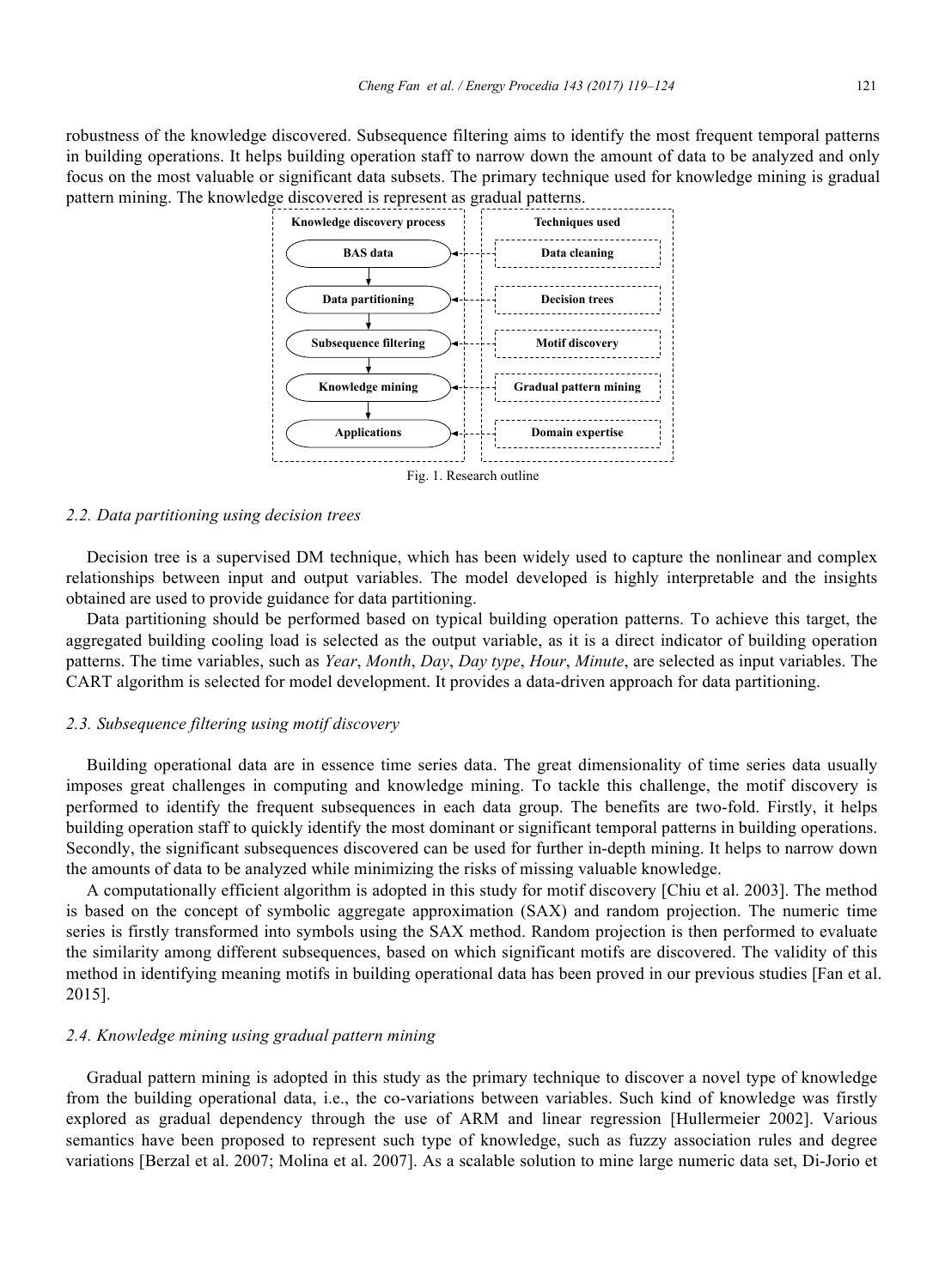al. (2009) proposed a computationally efficient algorithm based on a binary matrices-based approach. The concept of closed gradual patterns was introduced by Ayouni et al. (2010) to reduce the quantity of gradual patterns obtained and therefore, providing a concise knowledge representation for manual inspection. The state-of-the-art implementations of mining gradual patterns include the PGLCM [Do et al. 2010] and ParaMiner [Negrevergne et al. 2014]. The ParaMiner was reported to be highly efficient due to its unique data reduction technique and multi-core architecture. This study adopts the ParaMiner as the mining tool.

The knowledge discovered by gradual pattern mining is represented as gradual patterns, which consists of a set of gradual items. A linguistic expression of gradual patterns is '*the more/less A, the more/less B*'. A gradual item is denoted as  $A^+$  or  $A^$ , It is in essence a pair made of a variable A and a variation denoted by + or -.  $A^+$  is linguistically expressed as '*the more, the larger, or the higher A is*'. By contrast, *A- m*eans '*the less, the smaller, or the lower A is*'. A gradual pattern *M* is a set of gradual items. The length of a gradual pattern is the same as the number of variables involved. For instance,  $M = A^{\dagger} B^{\dagger}$  indicates that '*the less A, the more B*'. A support threshold, which specifies the minimum relative frequency of a gradual pattern to be considered as frequent, should be defined for practical applications. It is defined as 60% in this study for the discovery of frequent and dominant gradual patterns in subsequences.

### **3. Case study**

#### *3.1. Description of building and building operational data*

The building operational data retrieved from an educational building in the Hong Kong Polytechnic University are adopted for analysis. The building consists of offices, classrooms and a computer data center. It has a gross floor area of approximately  $11,000m^2$  and  $8500m^2$  are served with air-conditioning systems. One-year data with a collection interval of 30-minute are used to validate the usefulness of the proposed method. The data includes the time variables (i.e., *Year*, *Month*, *Day*, *Day type*, *Hour*, *Minute*), outdoor environment variables (i.e., outdoor drybulb temperature and relative humidity), operating parameters of the HVAC system (e.g., temperatures, flow rates of the chilled water and condenser water, on-off signals and frequencies of fans), power consumptions of water-cooled chillers, and the building cooling load. To evaluate the building operational performance, the coefficient of performance (COP) of the water-cooled chillers and the part-load ratios are calculated as indicators. In total, the data have 113 variables and 17,040 observations.



Fig. 2. Decision tee model for data partitioning

## *3.2. Insights on typical building operation patterns*

A decision tree model is developed based on building cooling load and time variables. As shown in Fig. 2, three time variables, i.e., *Hour*, *Month* and *Day type*, are identified together with their splitting variables. The splitting values for *Hour* can be used to identify the office and non-office hour. In terms of the *Month*, May to November, which are the hotter and more humid seasons in Hong Kong, are grouped in contrast to those cooler and less humid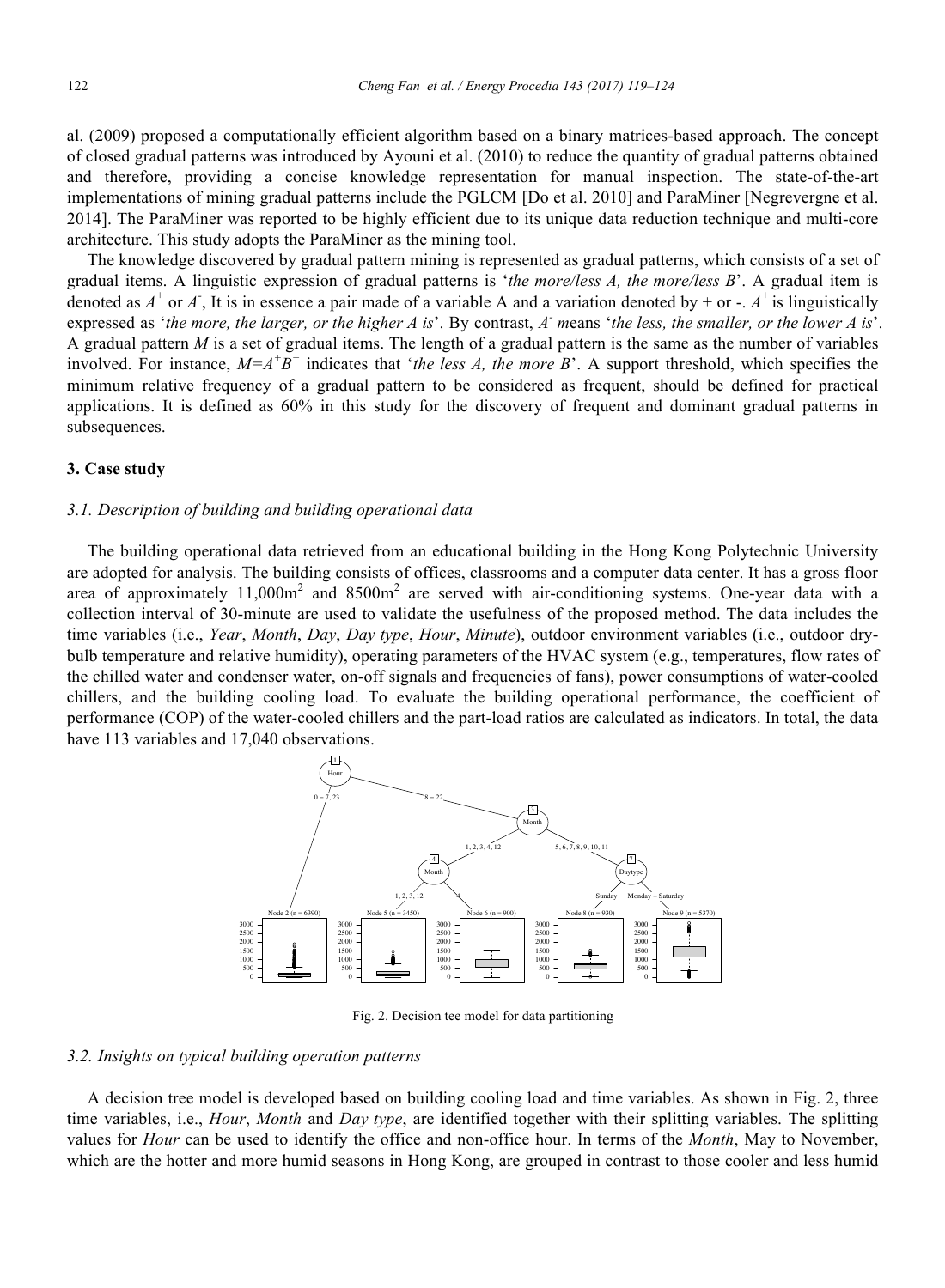seasons. It should be mentioned that Node 4 further classified the cooler seasons into two groups, i.e., one is April and the other contains January, February and December. This is normal as April is the transient season. In terms of the *Day type*, Monday to Saturday are grouped as their cooling loads are typically higher than those on Sunday. This is in accordance with expectations, as conferences and seminars are often scheduled on Saturday in this building, resulting in a similar cooling load with weekdays.

The insights obtained from the decision tree model are used to divide the whole building operational data into 12 groups. The grouping is based on the following partitioning criteria: *Hour* in {0-7, 23} and {8-22}, *Month* in {1, 2, 3, 12}, {4} and {5-11}, *Day type* in {Monday to Saturday} and {Sunday}.

#### *3.3. Insights on temporal building operation patterns*

Motif discovery is performed for each data group separately to identify significant temporal operation patterns. The group corresponding to office hours (i.e., 8 a.m. to 10 p.m.) on Monday to Saturday in transient seasons (i.e., April) is utilized for illustration. Each daily time series is firstly transformed into symbols using the SAX method. The window size for piecewise aggregation is set as 2 (i.e., 1-hour) and the alphabet number is set as 3 (i.e., possible symbols are *A*, *B* and *C*). Temporal operation patterns for each variable can be successfully identified. Fig. 3 presents 4 significant temporal patterns considering the building cooling load. Figs. 3(a) and 3(b) have similar cooling load between 8 a.m. and 6 p.m. The major difference is observed for the rest time span. The cooling load shown in Fig. 3(a) does not decrease dramatically until 10:30 p.m., while a significant drop is observed at 6:30 p.m. in Fig. 3(b). By contrast, Figs. 3(c) and 3(d) have smaller cooling load between 8 a.m. and 6 p.m. These two temporal patterns can be distinguished according to the cooling load between 6:30 p.m. and 11:30 p.m.



#### *3.4. Insights on gradual patterns in building operations*

The ParaMiner algorithm is applied to discover gradual relationships within different temporal operation patterns. Table 1 presents some example gradual patterns extracted from the motifs discovered above. These patterns are in accordance with domain expertise and therefore, can be used to construct a knowledge database for detecting abnormal operating conditions. It is worth mentioning that the patterns are of special interests when performance evaluation metrics are involved. For instance, Patterns 5 and 6 describe two contradicting patterns. Pattern 5 states that the higher the part-load ratio, the higher the COP, while Pattern 6 holds the opposite. Further investigation shows that highest COPs are achieved when PLR ranges from 0.8 to 0.9. Future studies will be conducted to perform more comprehensive analysis for practical applications.